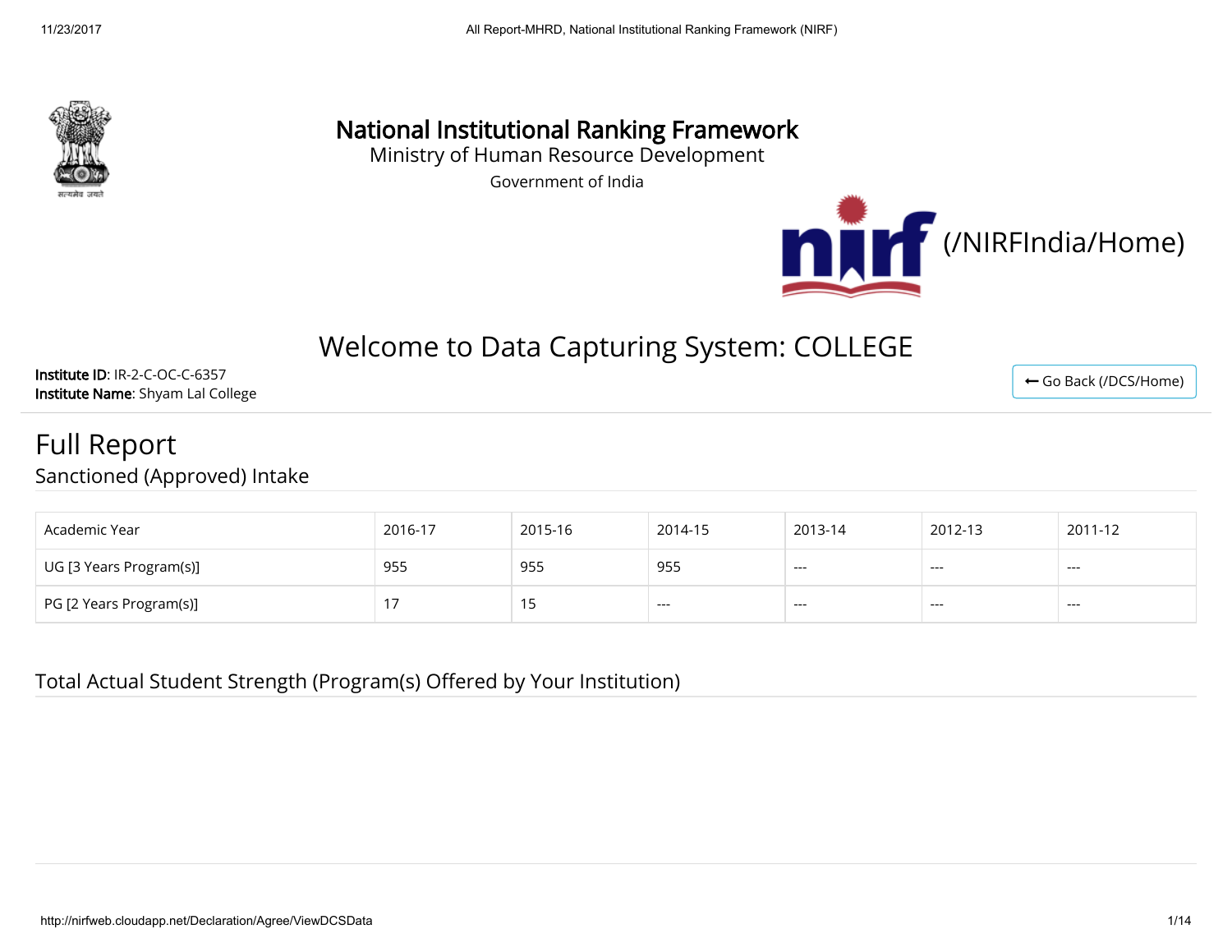| (All<br>programs<br>of all years) | No. of<br>Male<br>Students | No. of<br>Female<br>Students | Total<br><b>Students</b> | Within<br>State<br>(Including<br>male &<br>female) | Outside<br>State<br>(Including<br>male &<br>female) | Outside<br>Country<br>(Including<br>male &<br>female) | Economically<br>Backward<br>(Including)<br>male &<br>female) | Socially<br>Challenged<br>(SC+ST+OBC<br>Including<br>male &<br>female) | No. of<br>students<br>receiving<br>Freeships /<br>Scholarships<br>from the<br>State and<br>Central<br>Government | No. of<br>students<br>receiving<br>Freeships /<br>Scholarships<br>from<br>Institution<br>Funds | No. of<br>students<br>receiving<br>Freeships /<br>Scholarships<br>from the<br>Private<br><b>Bodies</b> | No. of<br>students<br>who are not<br>receiving<br>any<br>Freeships /<br>Scholarships |
|-----------------------------------|----------------------------|------------------------------|--------------------------|----------------------------------------------------|-----------------------------------------------------|-------------------------------------------------------|--------------------------------------------------------------|------------------------------------------------------------------------|------------------------------------------------------------------------------------------------------------------|------------------------------------------------------------------------------------------------|--------------------------------------------------------------------------------------------------------|--------------------------------------------------------------------------------------|
| UG [3 Years<br>Program(s)]        | 2174                       | 1317                         | 3491                     | 2089                                               | 1394                                                | 8                                                     | $\mathbf 0$                                                  | 1657                                                                   | 163                                                                                                              | $\mathsf 0$                                                                                    | $\mathbf 0$                                                                                            | 1494                                                                                 |
| PG [2 Years<br>Program(s)]        | 22                         | 3                            | 25                       | 16                                                 | 9                                                   | $\overline{0}$                                        | $\mathbf 0$                                                  | 12                                                                     | 3                                                                                                                | $\mathbf 0$                                                                                    | 0                                                                                                      | 9                                                                                    |

### Placement & Higher Studies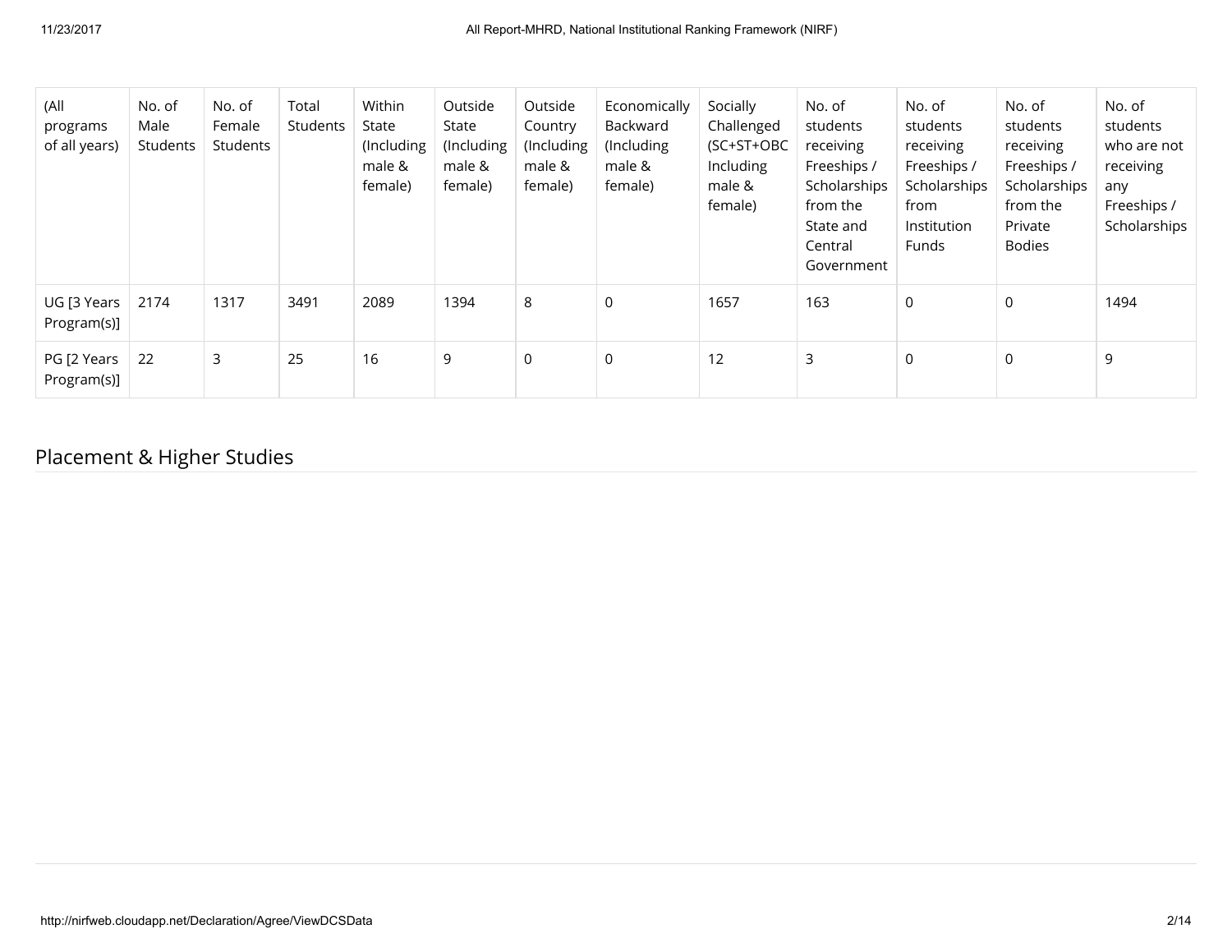| UG [3 Years Program(s)]: Placement & higher studies for previous 3 years |                                                                          |                  |                                                       |                  |                                                      |    |                                                          |                                                                |                              |                                                            |                                                                      |                     |                                                         |
|--------------------------------------------------------------------------|--------------------------------------------------------------------------|------------------|-------------------------------------------------------|------------------|------------------------------------------------------|----|----------------------------------------------------------|----------------------------------------------------------------|------------------------------|------------------------------------------------------------|----------------------------------------------------------------------|---------------------|---------------------------------------------------------|
| Academic<br>Year                                                         | No. of first year<br>students intake<br>in the year                      | students<br>year | No. of first year<br>admitted in the                  | Academic<br>Year | No. of students<br>admitted through<br>Lateral entry |    | Academic<br>Year                                         | No. of students<br>graduating in<br>minimum<br>stipulated time |                              | No. of<br>students<br>placed                               | Median salary of placed<br>graduates (Amount in<br>Rs.)              |                     | No. of<br>students<br>selected for<br>Higher<br>Studies |
| $(2012-13)$                                                              | 954                                                                      | 992              |                                                       | $(2013-14)$      | 186                                                  |    | $(2014-15)$                                              | 538                                                            |                              | 269                                                        | 220000 (TWO LAKHS<br><b>TWENTY THOUSAND)</b>                         |                     | 248                                                     |
| $(2013-14)$                                                              | 954                                                                      | 1408             |                                                       | $(2014-15)$      | $\overline{0}$                                       |    | $(2015-16)$                                              | 1171                                                           |                              | 374                                                        | 238818 (TWO LAKHS<br>THIRTY EIGHT<br>THOUSAND EIGHT<br>HUNDRED EIGH) |                     | 352                                                     |
| $(2014-15)$                                                              | 955                                                                      | 1603             |                                                       | $(2015-16)$      | 20                                                   |    | $(2016-17)$                                              | 1466                                                           |                              | 453<br>240866 (TWO LAKHS<br><b>FOURTY THOUSAND</b><br>SIX) |                                                                      | EIGHT HUNDRED SIXTY | 400                                                     |
|                                                                          | PG [2 Years Program(s)]: Placement & higher studies for previous 3 years |                  |                                                       |                  |                                                      |    |                                                          |                                                                |                              |                                                            |                                                                      |                     |                                                         |
| Academic<br>Year                                                         | No. of first year<br>students intake in the<br>year                      |                  | No. of first year<br>students admitted in<br>the year |                  | Academic<br>Year                                     |    | No. of students graduating<br>in minimum stipulated time |                                                                | No. of<br>students<br>placed |                                                            | Median salary of placed<br>graduates (Amount in Rs.)                 | Studies             | No. of students<br>selected for Higher                  |
| $(2013-14)$                                                              | 15                                                                       |                  | 15                                                    |                  | $(2014-15)$                                          | 12 |                                                          |                                                                | $\overline{4}$               |                                                            | 250000 (TWO LAKHS<br>FIFTY THOUSAND)                                 | 8                   |                                                         |
| $(2014-15)$                                                              | 15                                                                       |                  | 12                                                    |                  | $(2015-16)$                                          | 11 |                                                          |                                                                | 3                            |                                                            | 265000 (TWO LAKHS<br>SIXTY FIVE THOUSAND)                            | 8                   |                                                         |
| $(2015-16)$                                                              | 15                                                                       |                  | 15                                                    |                  | $(2016-17)$                                          | 13 |                                                          |                                                                | 5                            | <b>SEVENTY TWO</b><br>THOUSNAD)                            | 272000 (TWO LAKHS                                                    | 8                   |                                                         |
|                                                                          |                                                                          |                  |                                                       |                  |                                                      |    |                                                          |                                                                |                              |                                                            |                                                                      |                     |                                                         |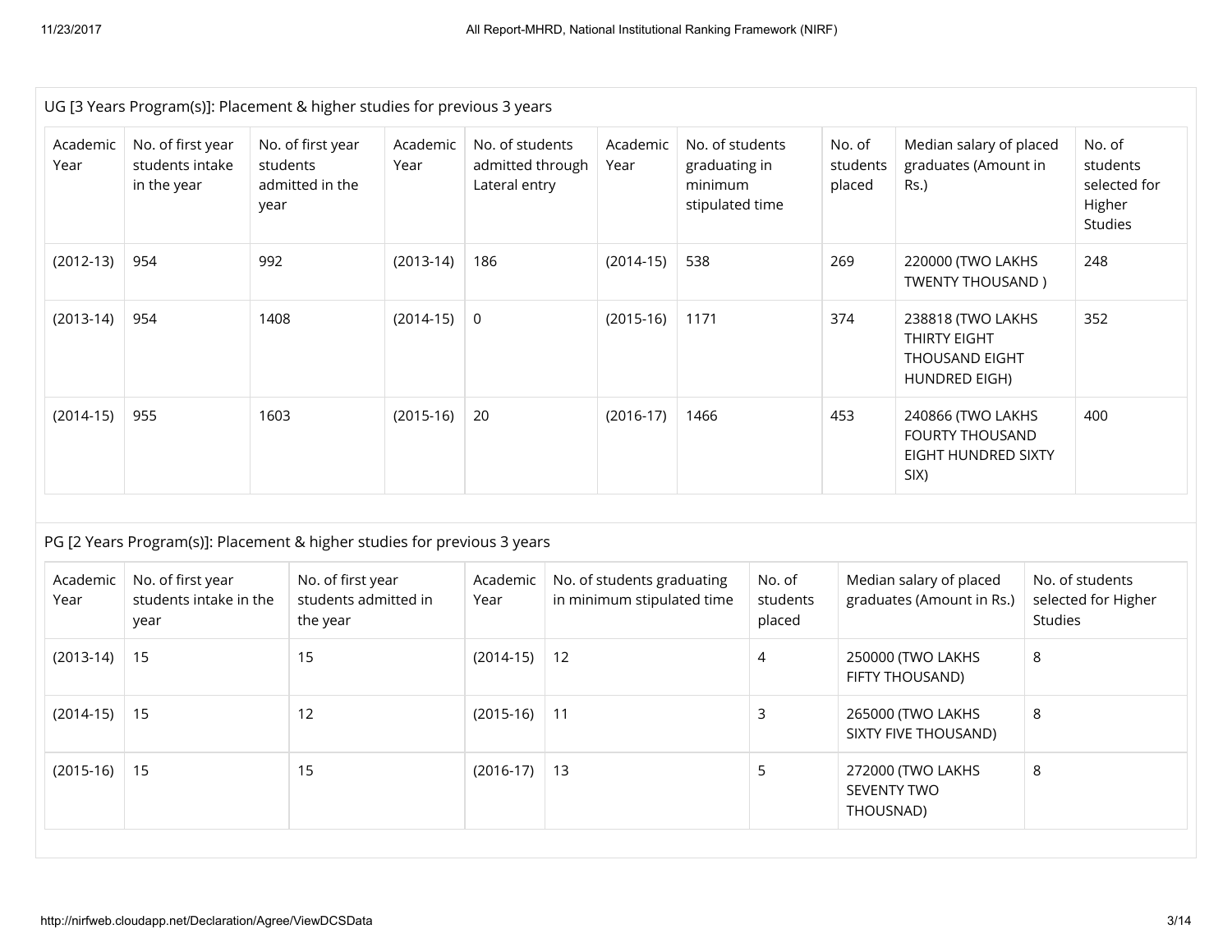### Financial Resources: Utilised Amount for the Capital & Operational expenditure for previous 3 years

| Financial Year                                                                                                                                      | 2016-17                                                                                    | 2015-16                                                                                      | 2014-15                                                                                     |
|-----------------------------------------------------------------------------------------------------------------------------------------------------|--------------------------------------------------------------------------------------------|----------------------------------------------------------------------------------------------|---------------------------------------------------------------------------------------------|
|                                                                                                                                                     | <b>Utilised Amount</b>                                                                     | <b>Utilised Amount</b>                                                                       | <b>Utilised Amount</b>                                                                      |
| Annual Capital Expenditure on Academic Activities and Resources (excluding expenditure on buildings)                                                |                                                                                            |                                                                                              |                                                                                             |
| Library                                                                                                                                             | 789095 (seven lakhs eighty nine<br>thousand ninty five)                                    | 524518 (Five lakhs twenty four<br>thousand five hundred eighteen)                            | 395005 (Three lakhs ninty five<br>thousand five)                                            |
| New Equipment for Laboratories                                                                                                                      | $0$ (zero)                                                                                 | $0$ (zero)                                                                                   | 11000 (Eleven thousand)                                                                     |
| <b>Engineering Workshops</b>                                                                                                                        | $0$ (zero)                                                                                 | 0 (zero)                                                                                     | 0 (zero)                                                                                    |
| <b>Studios</b>                                                                                                                                      | $0$ (zero)                                                                                 | 0 (zero)                                                                                     | 0 (zero)                                                                                    |
| Other expenditure on creation of Capital Assets (excluding<br>expenditure on Land and Building)                                                     | 1843441 (Eighteen lakhs four<br>three thousand four hundred<br>fourty one)                 | 5268597 (Fifty two lakhs sixty<br>eight thousand five hundred<br>ninty seven)                | 2490481 (Twenty four lakhs<br>ninty thousand four hundred<br>eighty one)                    |
| <b>Annual Operational Expenditure</b>                                                                                                               |                                                                                            |                                                                                              |                                                                                             |
| Salaries (Teaching and Non Teaching staff)                                                                                                          | 215068814 (Twenty one crore<br>fifty lakhs sixty eight thousand<br>eight hundred fourteen) | 209932598 (Twenty crore Ninty<br>nine lakhs thirty two thousand<br>five hundred ninty eight) | 196623217 (Ninteen crore sixty<br>six lakhs twenty three thousand<br>two hundred seventeen) |
| Maintenance of Academic Infrastructure or consumables, other<br>running expenditures etc. (excluding maintenance of hostels and<br>allied services) | 4649920 (Fourt six lakhs fourty<br>nine thousand nine hundred<br>twenty)                   | 6245759 (Sixty two lakhs fourty<br>five thousand seven hundred<br>fifty nine)                | 4851221 (Fourty eight lakhs fifty<br>one thousand two hundred<br>twenty one)                |
| Seminars/Conferences/Workshops                                                                                                                      | 1288843 (Twelve lakhs eighty<br>eight thousand eight hundred<br>fourty three)              | 1642097 (Sixteen lakhs fourty<br>two thousand ninty seven)                                   | 0 (zero)                                                                                    |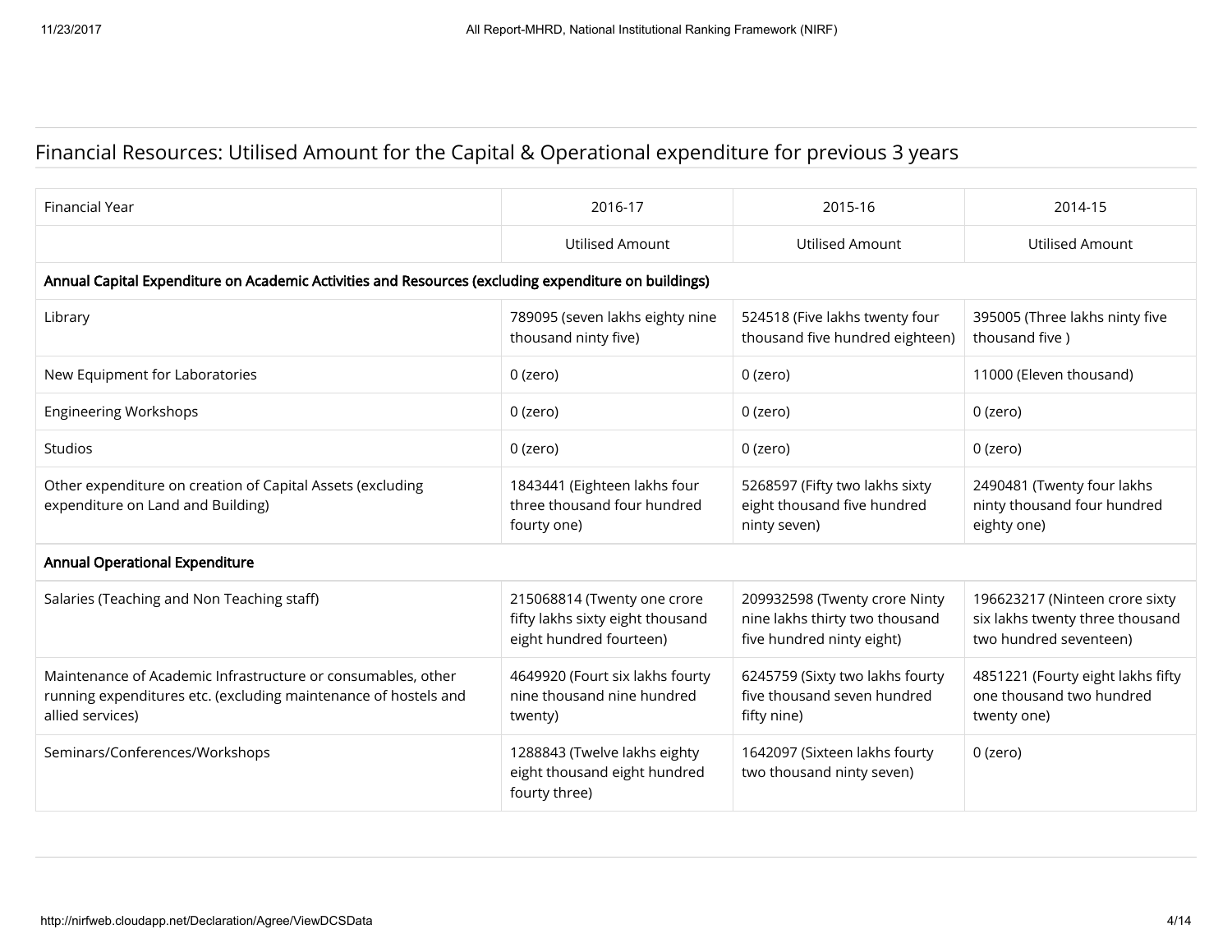### PCS Facilties: Facilities of physically challenged students

| . Do your institution buildings have Lifts/Ramps?                                                                                                         | Yes, in some of the<br>buildings |
|-----------------------------------------------------------------------------------------------------------------------------------------------------------|----------------------------------|
| 2. Do your institution have provision for walking aids, includingwheelchairs and transportation from one building to another for handicapped<br>students? | Yes, in all the buildings        |
| 3. Do your institution buildings have specially designed toilets for handicapped students?                                                                | Yes, in all the buildings        |

### Faculty Details

| Srno         | Name                     | Age | Designation         | Gender | Qualification | Experience<br>(In Months) | Is Associated<br>Last Year | Currently working<br>with institution? | Joining<br>Date     | Leaving<br>Date          | Association<br>type    |
|--------------|--------------------------|-----|---------------------|--------|---------------|---------------------------|----------------------------|----------------------------------------|---------------------|--------------------------|------------------------|
| $\mathbf{1}$ | Dr Abhimanyu<br>Kumar    | 34  | Assistant Professor | Male   | Ph.D          | 58                        | Yes                        | Yes                                    | 09-03-<br>2012      | $\hspace{0.05cm} \ldots$ | Adhoc /<br>Contractual |
| 2            | DR ALKA<br><b>SHARMA</b> | 63  | Associate Professor | Female | Ph.D          | 478                       | Yes                        | Yes                                    | 02-08-<br>1976      | $--$                     | Regular                |
| 3            | Dr Ameswar Naik          | 41  | Assistant Professor | Male   | Ph.D          | 46                        | Yes                        | Yes                                    | 08-04-<br>2016      | $\hspace{0.05cm} \ldots$ | Adhoc /<br>Contractual |
| 4            | Dr Amitabh<br>Kumar      | 37  | Assistant Professor | Male   | Ph.D          | 96                        | Yes                        | Yes                                    | $16-07-$<br>2008    | $---$                    | Regular                |
| 5            | Dr Anchal Arora          | 32  | Assistant Professor | Female | Ph.D          | 28                        | Yes                        | Yes                                    | $02 - 01 -$<br>2016 | $---$                    | Adhoc /<br>Contractual |
| 6            | Dr Anil Thakur           | 56  | Assistant Professor | Male   | Ph.D          | 250                       | Yes                        | Yes                                    | 14-08-<br>1998      | $---$                    | Adhoc /<br>Contractual |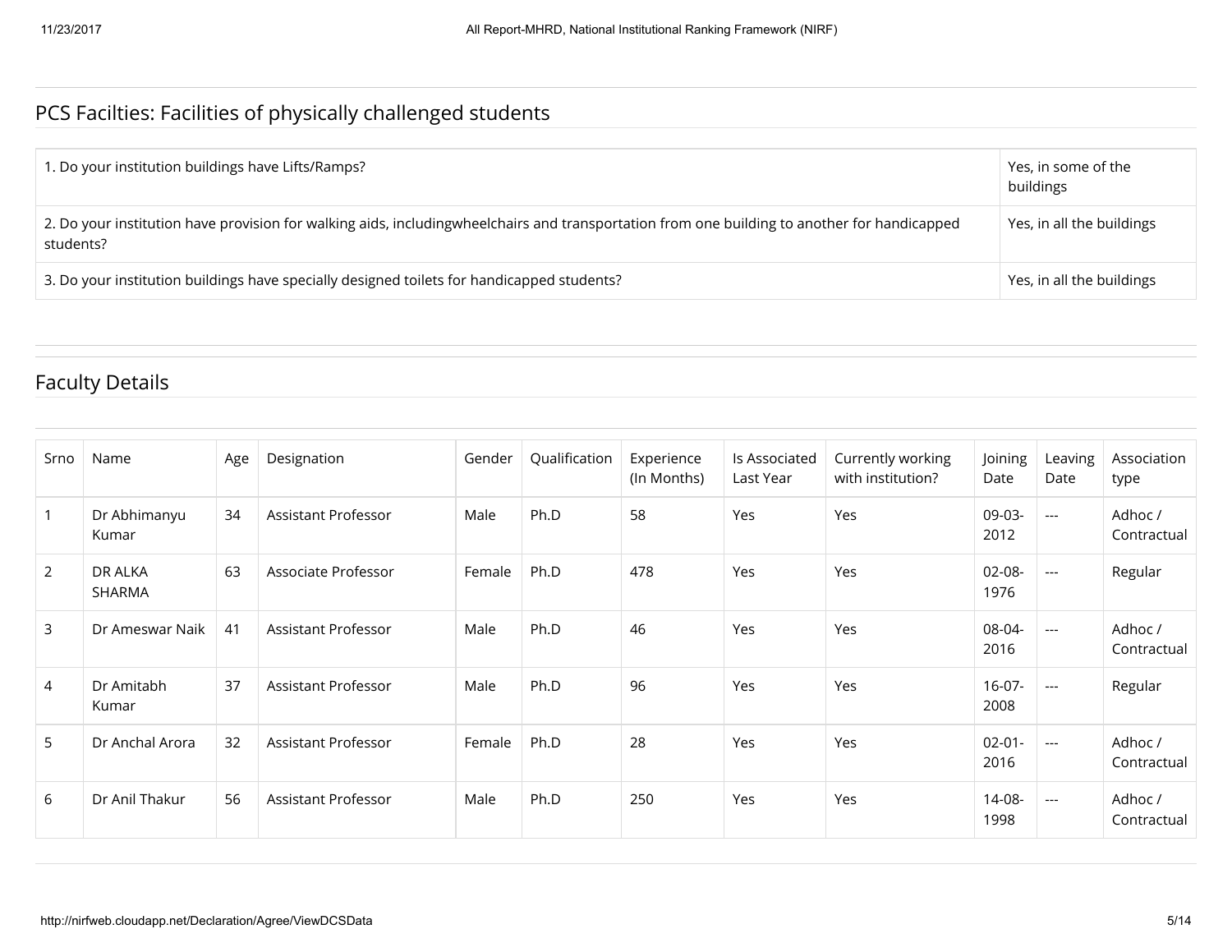| $\overline{7}$ | Dr Anuj Kumar<br>Sharma    | 34 | Assistant Professor        | Male   | Ph.D | 59  | Yes | Yes | 28-08-<br>2012      | $\scriptstyle\cdots$     | Adhoc /<br>Contractual |
|----------------|----------------------------|----|----------------------------|--------|------|-----|-----|-----|---------------------|--------------------------|------------------------|
| 8              | Dr Arkaja<br>Goswami       | 46 | Assistant Professor        | Female | Ph.D | 144 | Yes | Yes | $16-07-$<br>2008    | $\overline{\phantom{a}}$ | Regular                |
| 9              | Dr Ashu Gupta              | 39 | <b>Assistant Professor</b> | Female | Ph.D | 144 | Yes | Yes | $16-07-$<br>2008    | $\overline{\phantom{a}}$ | Regular                |
| 10             | Dr Awanish<br>Mishra       | 35 | Assistant Professor        | Male   | Ph.D | 34  | Yes | Yes | $21 - 01 -$<br>2014 | $\overline{\phantom{a}}$ | Adhoc /<br>Contractual |
| 11             | Dr Bharat<br>Bhushan       | 46 | <b>Assistant Professor</b> | Male   | Ph.D | 214 | Yes | Yes | $21-07-$<br>2008    | $\overline{\phantom{a}}$ | Regular                |
| 12             | Dr Gayatri<br>Chaturvedi   | 55 | Assistant Professor        | Female | Ph.D | 82  | Yes | Yes | $21 - 08 -$<br>2014 | $\overline{\phantom{a}}$ | Regular                |
| 13             | Dr Gurmeet<br>Singh        | 35 | Assistant Professor        | Male   | Ph.D | 34  | Yes | Yes | 19-08-<br>2015      | $\overline{\phantom{a}}$ | Adhoc /<br>Contractual |
| 14             | Dr Hanumat Lal<br>Meena    | 33 | <b>Assistant Professor</b> | Male   | Ph.D | 34  | Yes | Yes | $21 - 01 -$<br>2014 | $\overline{\phantom{a}}$ | Adhoc /<br>Contractual |
| 15             | Dr Hemant<br>Kumar Kukreti | 52 | Associate Professor        | Male   | Ph.D | 274 | Yes | Yes | $17-07-$<br>1995    | $\overline{\phantom{a}}$ | Regular                |
| 16             | Dr Indu<br>Varshneya       | 41 | Assistant Professor        | Female | Ph.D | 78  | Yes | Yes | 29-08-<br>2012      | $\overline{a}$           | Adhoc /<br>Contractual |
| 17             | Dr Jasvir Singh            | 35 | <b>Assistant Professor</b> | Male   | Ph.D | 106 | Yes | Yes | $21-07-$<br>2008    | $\overline{\phantom{a}}$ | Regular                |
| 18             | Dr Jaya Kakkar             | 49 | Associate Professor        | Female | Ph.D | 250 | Yes | Yes | $16-07-$<br>2008    | $\overline{\phantom{a}}$ | Regular                |
| 19             | Dr Jitendra<br>Kumar       | 33 | <b>Assistant Professor</b> | Male   | Ph.D | 46  | Yes | Yes | $02 - 04 -$<br>2014 | $\overline{\phantom{a}}$ | Adhoc /<br>Contractual |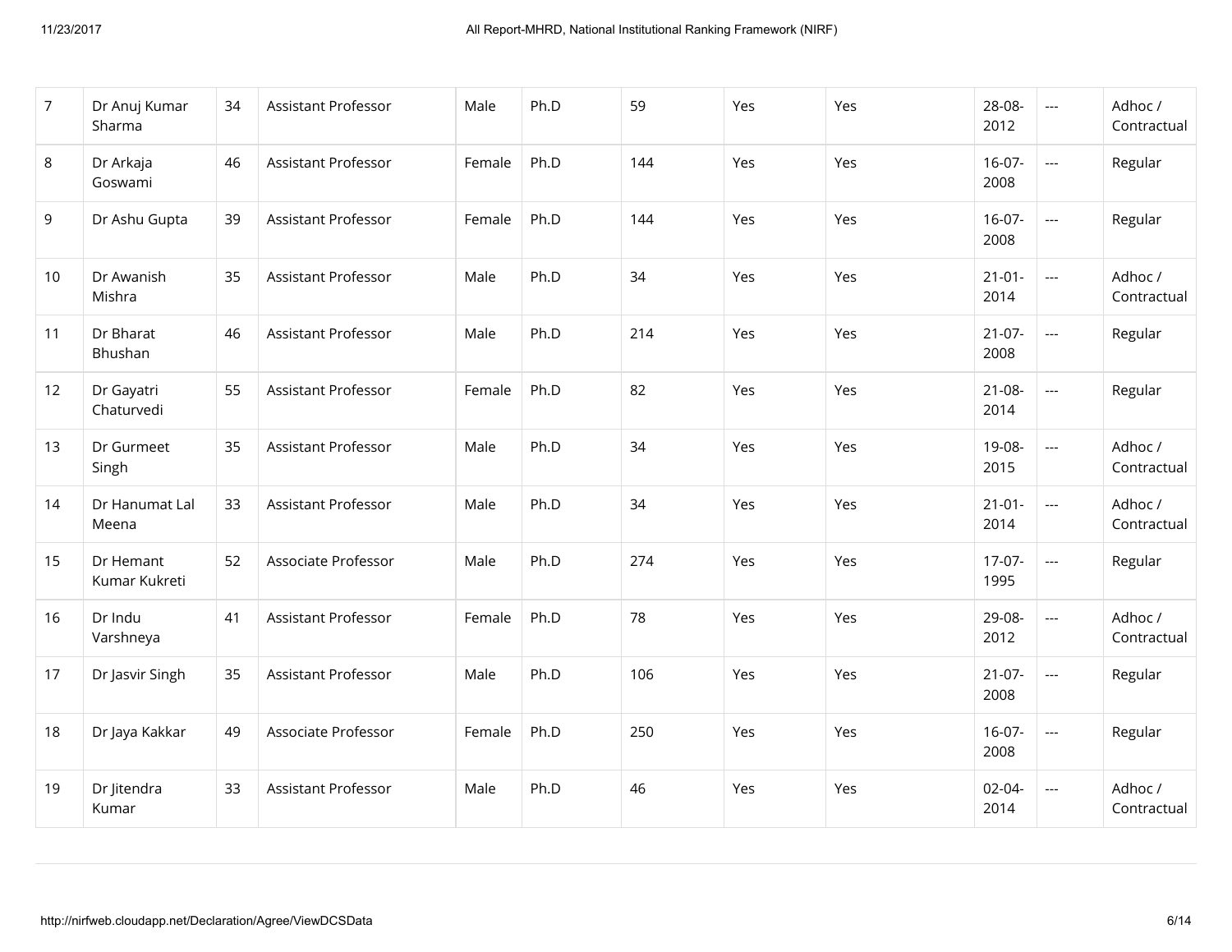| 20 | Dr Kavita Arora          | 40 | Assistant Professor        | Female | Ph.D | 214 | Yes | Yes | $16-07-$<br>2008    | $\hspace{0.05cm} \ldots$                 | Regular                |
|----|--------------------------|----|----------------------------|--------|------|-----|-----|-----|---------------------|------------------------------------------|------------------------|
| 21 | Dr Kinshuk<br>Majumdar   | 41 | <b>Assistant Professor</b> | Male   | Ph.D | 154 | Yes | Yes | $16-07-$<br>2008    | $\hspace{0.05cm} \ldots \hspace{0.05cm}$ | Regular                |
| 22 | Dr Komila Suri           | 42 | Assistant Professor        | Female | Ph.D | 190 | Yes | Yes | $17-07-$<br>2008    | $\overline{\phantom{a}}$                 | Regular                |
| 23 | Dr Kusha Tiwari          | 35 | Assistant Professor        | Female | Ph.D | 142 | Yes | Yes | $16-07-$<br>2008    | $\overline{\phantom{a}}$                 | Regular                |
| 24 | Dr Mast Ram              | 38 | Assistant Professor        | Male   | Ph.D | 106 | Yes | Yes | $21-07-$<br>2008    | $\hspace{0.05cm} \ldots \hspace{0.05cm}$ | Regular                |
| 25 | Dr Monika Goyal          | 38 | <b>Assistant Professor</b> | Female | Ph.D | 190 | Yes | Yes | $17-07-$<br>2008    | $\hspace{0.05cm} \ldots \hspace{0.05cm}$ | Regular                |
| 26 | Dr Mukta Rohatgi         | 39 | Assistant Professor        | Female | Ph.D | 190 | Yes | Yes | $16-07-$<br>2008    | $\hspace{0.05cm} \ldots \hspace{0.05cm}$ | Regular                |
| 27 | Dr Nand Kishore          | 45 | Assistant Professor        | Male   | Ph.D | 142 | Yes | Yes | $16-07-$<br>2008    | $\overline{\phantom{a}}$                 | Regular                |
| 28 | Dr Narendra<br>Singh     | 40 | Assistant Professor        | Male   | Ph.D | 178 | Yes | Yes | $17-07-$<br>2008    | $\hspace{0.05cm} \ldots \hspace{0.05cm}$ | Regular                |
| 29 | Dr Narendra<br>Singh     | 41 | Assistant Professor        | Male   | Ph.D | 64  | Yes | Yes | 24-08-<br>2015      | ---                                      | Adhoc /<br>Contractual |
| 30 | Dr Neena<br>Shireesh     | 57 | Associate Professor        | Female | Ph.D | 346 | Yes | Yes | $25 - 10 -$<br>1998 | $\overline{\phantom{a}}$                 | Regular                |
| 31 | Dr Niranujan<br>Chichuan | 39 | Assistant Professor        | Male   | Ph.D | 22  | Yes | Yes | 24-08-<br>2015      | $\overline{\phantom{a}}$                 | Adhoc /<br>Contractual |
| 32 | Dr Ompal Singh<br>Yadav  | 39 | <b>Assistant Professor</b> | Male   | Ph.D | 23  | Yes | Yes | $02 - 04 -$<br>2015 | $\hspace{0.05cm} \ldots$                 | Adhoc /<br>Contractual |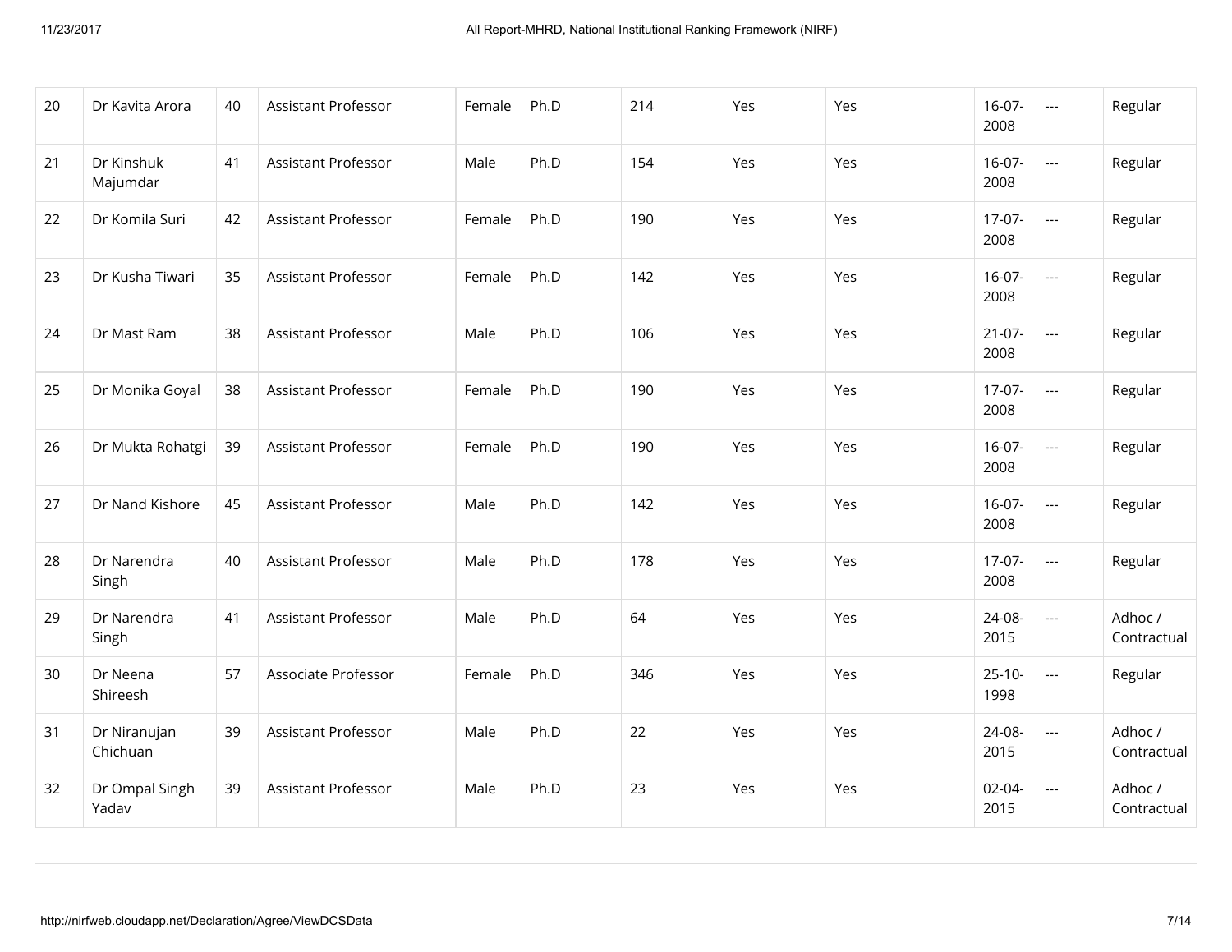| 33 | Dr Prabhat<br>Sharma       | 42 | Assistant Professor                              | Male   | Ph.D | 130 | Yes | Yes | $16-07-$<br>2008    | $\scriptstyle\cdots$     | Regular                |
|----|----------------------------|----|--------------------------------------------------|--------|------|-----|-----|-----|---------------------|--------------------------|------------------------|
| 34 | Dr Pravin Kumar            | 51 | Associate Professor                              | Male   | Ph.D | 286 | Yes | Yes | $17-07-$<br>1995    | $\overline{\phantom{a}}$ | Regular                |
| 35 | DR RABI<br>NARAYAN KAR     | 48 | Dean / Principal / Director /<br>Vice Chancellor | Male   | Ph.D | 262 | Yes | Yes | $22-07-$<br>2015    | $\overline{\phantom{a}}$ | Regular                |
| 36 | Dr Raj Kumar<br>Prasad     | 40 | Assistant Professor                              | Male   | Ph.D | 94  | Yes | Yes | $16 - 07 -$<br>2008 | $\overline{\phantom{a}}$ | Regular                |
| 37 | Dr Rajeshvari              | 36 | <b>Assistant Professor</b>                       | Female | Ph.D | 94  | Yes | Yes | $16-07-$<br>2008    | $\overline{\phantom{a}}$ | Regular                |
| 38 | Dr Rakesh Kumar<br>Meena   | 33 | <b>Assistant Professor</b>                       | Male   | Ph.D | 96  | Yes | Yes | $16-07-$<br>2008    | $\overline{\phantom{a}}$ | Regular                |
| 39 | Dr Ramesh<br>Kumar Burnwal | 40 | <b>Assistant Professor</b>                       | Male   | Ph.D | 46  | Yes | Yes | 09-03-<br>2012      | $\overline{a}$           | Adhoc /<br>Contractual |
| 40 | Dr Ravindra<br>Kumar       | 42 | Assistant Professor                              | Male   | Ph.D | 154 | Yes | Yes | $17-07-$<br>2008    | $\overline{\phantom{a}}$ | Regular                |
| 41 | Dr Reeta Sharma            | 47 | Assistant Professor                              | Female | Ph.D | 155 | Yes | Yes | $16-07-$<br>2008    | $\overline{a}$           | Regular                |
| 42 | Dr Rekha Kaushik           | 44 | Assistant Professor                              | Female | Ph.D | 12  | Yes | Yes | 08-04-<br>2016      | $\overline{a}$           | Adhoc /<br>Contractual |
| 43 | Dr Reshu<br>Chaudhary      | 38 | Assistant Professor                              | Female | Ph.D | 72  | Yes | Yes | $09-10-$<br>2010    | $\overline{a}$           | Adhoc /<br>Contractual |
| 44 | Dr Ritu Aggarwal           | 35 | Assistant Professor                              | Female | Ph.D | 113 | Yes | Yes | 14-09-<br>2010      | $\overline{\phantom{a}}$ | Adhoc /<br>Contractual |
| 45 | Dr Rohan Mondal            | 38 | <b>Assistant Professor</b>                       | Male   | Ph.D | 41  | Yes | Yes | $21 - 08 -$<br>2014 | $\overline{a}$           | Regular                |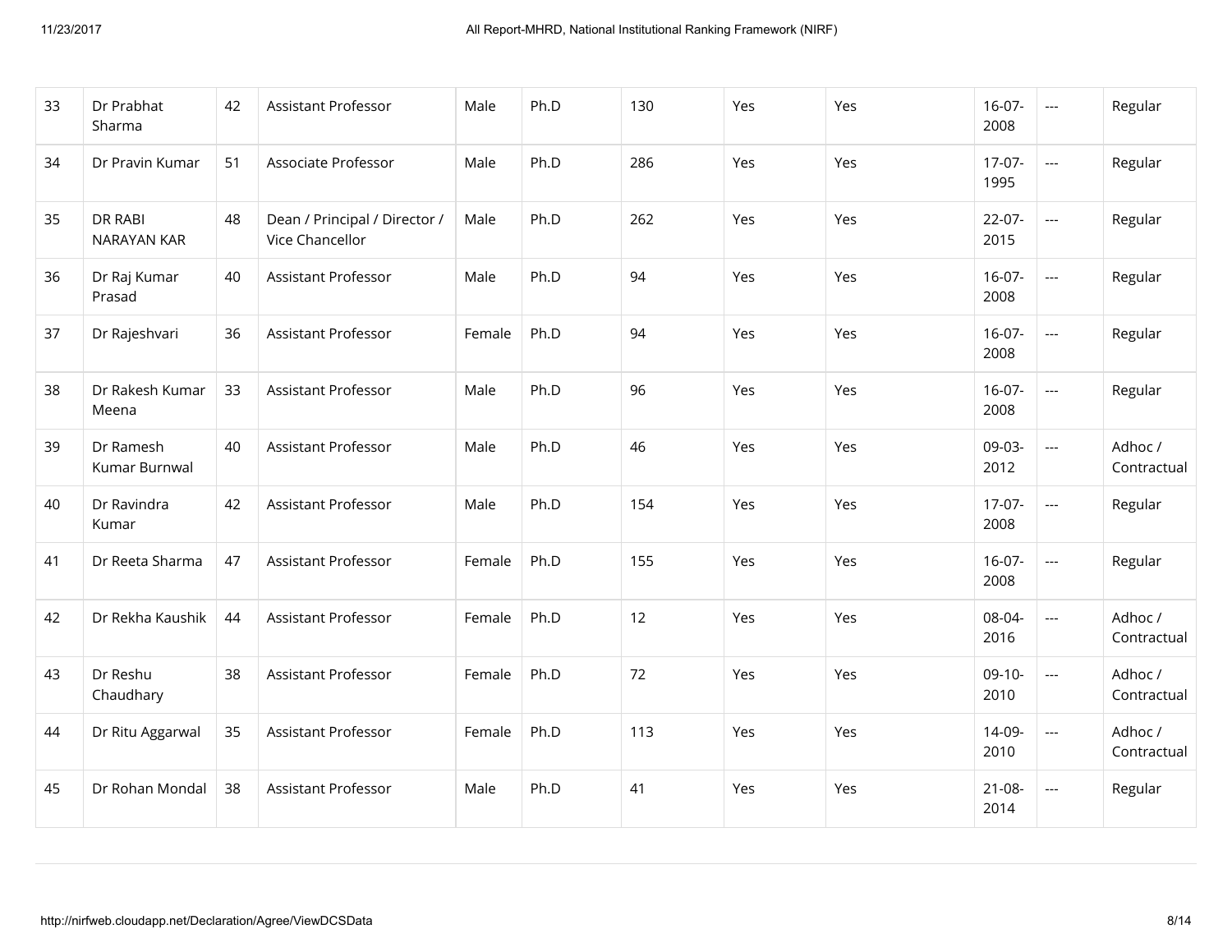| 46 | Dr Ruchika<br>Ramakrishnan | 41 | Assistant Professor        | Female | Ph.D | 190 | Yes | Yes | $16-07-$<br>2008    | $\scriptstyle \cdots$    | Regular                |
|----|----------------------------|----|----------------------------|--------|------|-----|-----|-----|---------------------|--------------------------|------------------------|
| 47 | Dr Samrendra<br>Kumar      | 44 | Assistant Professor        | Male   | Ph.D | 130 | Yes | Yes | $16-07-$<br>2008    | $\overline{\phantom{a}}$ | Regular                |
| 48 | Dr Sandeep<br>Jaiswal      | 35 | <b>Assistant Professor</b> | Male   | Ph.D | 34  | Yes | Yes | $27-01-$<br>2014    | $\overline{\phantom{a}}$ | Adhoc /<br>Contractual |
| 49 | Dr Sanjay Kumar            | 39 | Assistant Professor        | Male   | Ph.D | 97  | Yes | Yes | $21-07-$<br>2008    | $\overline{a}$           | Regular                |
| 50 | Dr Satish<br>Chandra       | 63 | Associate Professor        | Male   | Ph.D | 490 | Yes | Yes | 25-09-<br>1976      | $\overline{\phantom{a}}$ | Regular                |
| 51 | Dr Satya Priya<br>Pandey   | 37 | Assistant Professor        | Male   | Ph.D | 94  | Yes | Yes | $16-07-$<br>2008    | $\overline{a}$           | Regular                |
| 52 | Dr Seema Dabas             | 38 | Assistant Professor        | Female | Ph.D | 154 | Yes | Yes | $17-07-$<br>2008    | $\overline{\phantom{a}}$ | Regular                |
| 53 | DR Seema<br>Guglani        | 44 | Assistant Professor        | Female | Ph.D | 77  | Yes | Yes | 24-07-<br>2013      | $\overline{a}$           | Adhoc /<br>Contractual |
| 54 | Dr Shobha Khatri           | 63 | Associate Professor        | Female | Ph.D | 466 | Yes | Yes | $18 - 11 -$<br>1977 | $\overline{\phantom{a}}$ | Regular                |
| 55 | Dr Shyam Babu<br>Rathore   | 62 | Associate Professor        | Male   | Ph.D | 466 | Yes | Yes | $28 - 10 -$<br>1977 | $\overline{a}$           | Regular                |
| 56 | Dr Shyam Sunder<br>Prasad  | 36 | <b>Assistant Professor</b> | Male   | Ph.D | 72  | Yes | Yes | $25-07-$<br>2011    | $\overline{a}$           | Adhoc /<br>Contractual |
| 57 | Dr Srinivas<br>Mishra      | 39 | Assistant Professor        | Male   | Ph.D | 22  | Yes | Yes | 24-08-<br>2015      | $\overline{a}$           | Adhoc /<br>Contractual |
| 58 | Dr Sujata Tewatia          | 38 | Assistant Professor        | Female | Ph.D | 94  | Yes | Yes | $16-07-$<br>2008    | $\overline{\phantom{a}}$ | Regular                |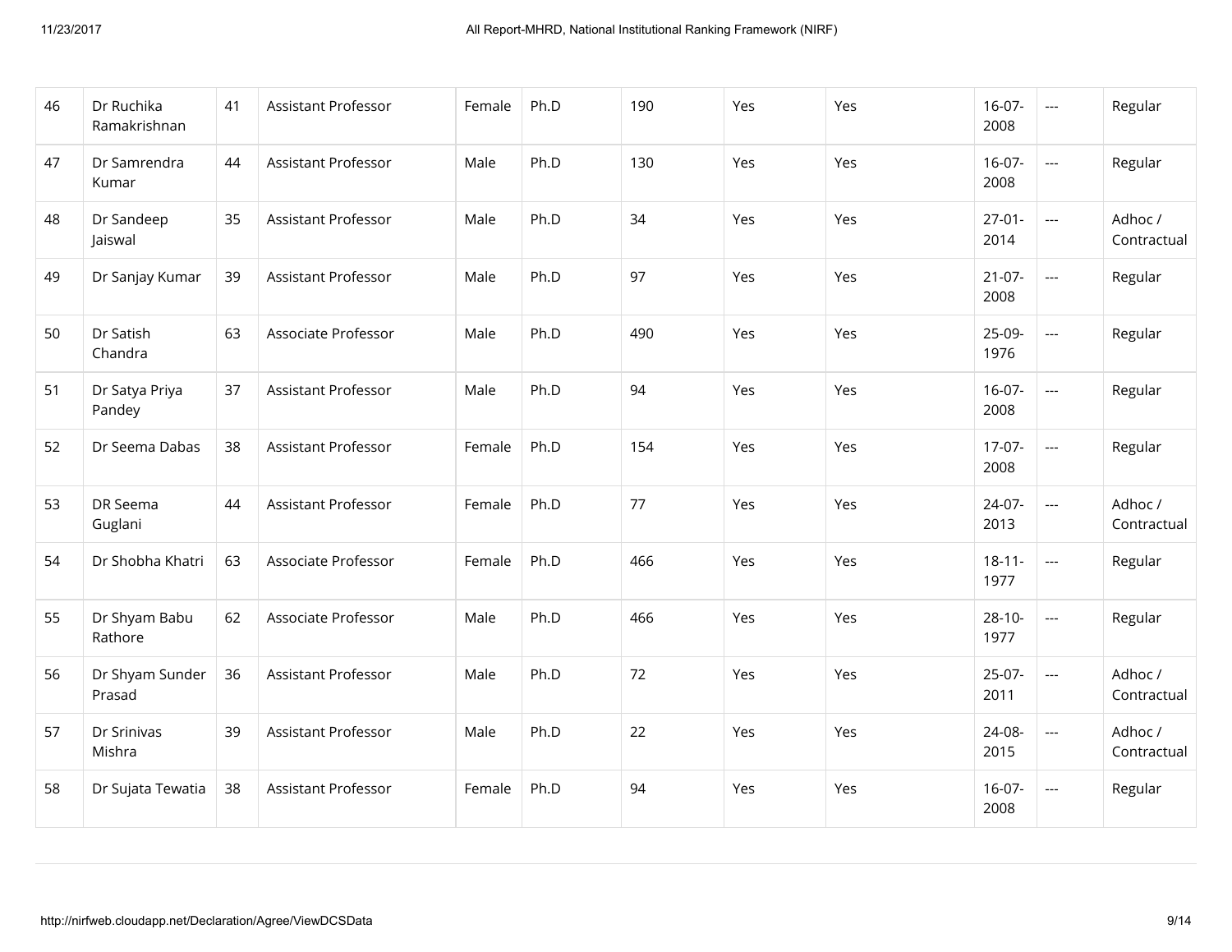| 59 | Dr Sunaina<br>Zutshi          | 38 | Assistant Professor        | Female | Ph.D    | 72  | Yes | Yes | 29-08-<br>2012      | $\overline{a}$                                                   | Adhoc /<br>Contractual |
|----|-------------------------------|----|----------------------------|--------|---------|-----|-----|-----|---------------------|------------------------------------------------------------------|------------------------|
| 60 | Dr Sunita<br>Pooniya          | 38 | Assistant Professor        | Female | Ph.D    | 67  | Yes | Yes | $23-01-$<br>2012    | $\overline{a}$                                                   | Adhoc /<br>Contractual |
| 61 | Dr Sunny<br>Aggarwal          | 29 | <b>Assistant Professor</b> | Male   | Ph.D    | 40  | Yes | Yes | $21 - 11 -$<br>2015 | $\overline{a}$                                                   | Adhoc /<br>Contractual |
| 62 | Dr Supriti Mishra             | 37 | Assistant Professor        | Female | Ph.D    | 154 | Yes | Yes | $21-07-$<br>2008    | $\hspace{0.05cm} \ldots$                                         | Regular                |
| 63 | Dr Surbhi Sehgal              | 34 | Assistant Professor        | Female | Ph.D    | 34  | Yes | Yes | 09-03-<br>2012      | $\overline{a}$                                                   | Adhoc /<br>Contractual |
| 64 | Dr Usha Kashyap               | 63 | Associate Professor        | Female | Ph.D    | 466 | Yes | Yes | $21 - 10 -$<br>1977 | $\mathbb{H}^{\mathbb{H}^{\mathbb{H}}}_{\mathbb{H}^{\mathbb{H}}}$ | Regular                |
| 65 | Dr Vijay Kumar<br>Sharma      | 38 | Assistant Professor        | Male   | Ph.D    | 160 | Yes | Yes | $17-07-$<br>2008    | $\overline{\phantom{a}}$                                         | Regular                |
| 66 | Dr Vinod Kumar                | 60 | Associate Professor        | Male   | Ph.D    | 241 | Yes | Yes | $16-07-$<br>2008    | $\overline{\phantom{a}}$                                         | Regular                |
| 67 | Mr Anuj<br>Kushwaha           | 27 | Assistant Professor        | Male   | M.A     | 22  | Yes | Yes | 25-08-<br>2015      | $\overline{\phantom{a}}$                                         | Adhoc /<br>Contractual |
| 68 | Mr Balram Kindra              | 39 | Assistant Professor        | Male   | M. Phil | 149 | Yes | Yes | $16-07-$<br>2008    | $\overline{\phantom{a}}$                                         | Regular                |
| 69 | Mr Deepak<br>Kumar            | 44 | Assistant Professor        | Male   | M.A     | 36  | Yes | Yes | $16 - 01 -$<br>2014 | $\overline{a}$                                                   | Adhoc /<br>Contractual |
| 70 | Mr Jitendra<br>Kumar Meena    | 29 | Assistant Professor        | Male   | M. Phil | 34  | Yes | Yes | $21 - 08 -$<br>2014 | $\scriptstyle\cdots$                                             | Regular                |
| 71 | Mr M<br>Abbasuddin<br>Tapadar | 39 | <b>Assistant Professor</b> | Male   | M. Phil | 130 | Yes | Yes | $16-07-$<br>2008    | $\overline{\phantom{a}}$                                         | Regular                |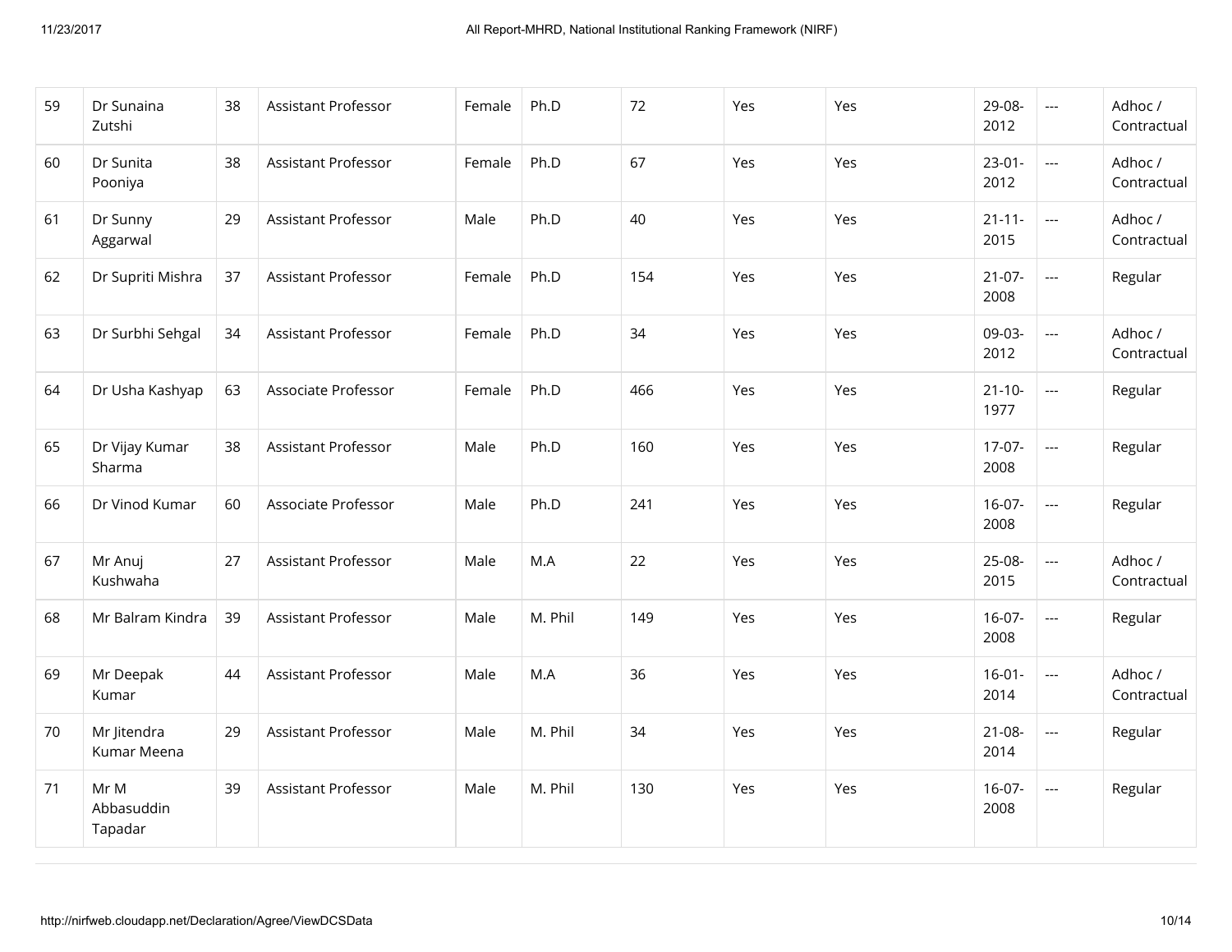| 72 | Mr Meghpal                | 39 | <b>Assistant Professor</b> | Male | M.Sc.   | 120 | Yes | Yes | 26-08-<br>2015      | $\hspace{0.05cm} \ldots$                 | Adhoc /<br>Contractual |
|----|---------------------------|----|----------------------------|------|---------|-----|-----|-----|---------------------|------------------------------------------|------------------------|
| 73 | Mr Mohd Sajid             | 29 | Assistant Professor        | Male | M.COM   | 22  | Yes | Yes | 19-08-<br>2015      | $\hspace{0.05cm} \ldots \hspace{0.05cm}$ | Adhoc /<br>Contractual |
| 74 | Mr N G<br>Tuakeulung      | 28 | Assistant Professor        | Male | M.A     | 46  | Yes | Yes | $24 - 01 -$<br>2013 | $\hspace{0.05cm} \ldots \hspace{0.05cm}$ | Adhoc /<br>Contractual |
| 75 | Mr Nartam v<br>Motiram    | 34 | <b>Assistant Professor</b> | Male | M. Phil | 6   | Yes | Yes | $11-01-$<br>2017    | $\overline{\phantom{a}}$                 | Adhoc /<br>Contractual |
| 76 | Mr Nishant<br>Kumar Singh | 37 | <b>Assistant Professor</b> | Male | M. Phil | 106 | Yes | Yes | $16 - 11 -$<br>2007 | $\overline{\phantom{a}}$                 | Regular                |
| 77 | Mr Pankaj Kr<br>Chaudhary | 38 | Assistant Professor        | Male | M.A     | 22  | Yes | Yes | $21 - 08 -$<br>2014 | $\hspace{0.05cm} \ldots \hspace{0.05cm}$ | Regular                |
| 78 | Mr Pawan Kumar<br>Adewa   | 35 | <b>Assistant Professor</b> | Male | M. Phil | 106 | Yes | Yes | $16-07-$<br>2008    | $\overline{\phantom{a}}$                 | Regular                |
| 79 | Mr Pradeep<br>Kumar       | 30 | Assistant Professor        | Male | M.Tech  | 40  | Yes | Yes | 24-07-<br>2013      | $\overline{\phantom{a}}$                 | Adhoc /<br>Contractual |
| 80 | Mr Pramod<br>Kumar        | 45 | Assistant Professor        | Male | M. Phil | 34  | Yes | Yes | $21 - 08 -$<br>2015 | $\overline{\phantom{a}}$                 | Adhoc /<br>Contractual |
| 81 | Mr Rahul Tomar            | 33 | Assistant Professor        | Male | M.Sc.   | 79  | Yes | Yes | $19-01-$<br>2011    | $\hspace{0.05cm} \ldots$                 | Adhoc /<br>Contractual |
| 82 | Mr Rajarshi Kalita        | 37 | Assistant Professor        | Male | M. Phil | 130 | Yes | Yes | $16-07-$<br>2008    | $\overline{\phantom{a}}$                 | Regular                |
| 83 | Mr Raju Ram<br>Meena      | 29 | Assistant Professor        | Male | M.Sc.   | 34  | Yes | Yes | 08-02-<br>2016      | $\overline{\phantom{a}}$                 | Adhoc /<br>Contractual |
| 84 | Mr Ravinder<br>Kumar      | 35 | <b>Assistant Professor</b> | Male | M.Sc.   | 82  | Yes | Yes | 23-08-<br>2012      | $\hspace{0.05cm} \ldots$                 | Adhoc /<br>Contractual |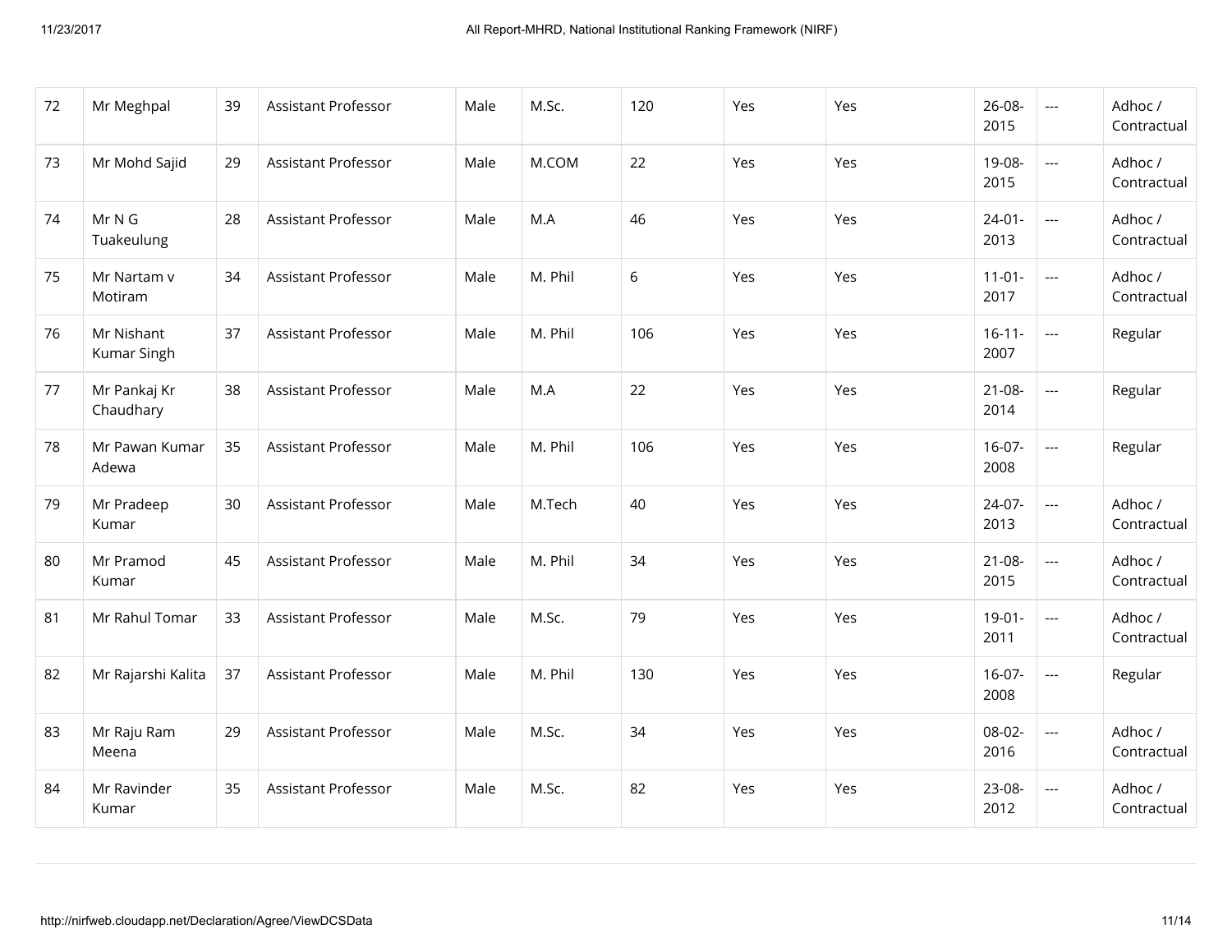| 85 | Mr Rohit Shah              | 25 | Assistant Professor        | Male   | M.COM   | 22  | Yes | Yes | 19-08-<br>2015      | $\scriptstyle\cdots$     | Adhoc /<br>Contractual |
|----|----------------------------|----|----------------------------|--------|---------|-----|-----|-----|---------------------|--------------------------|------------------------|
| 86 | Mr Sanjeev<br>Kumar        | 42 | <b>Assistant Professor</b> | Male   | M.A     | 106 | Yes | Yes | 07-08-<br>2008      | $\overline{\phantom{a}}$ | Regular                |
| 87 | Mr Sanoj Kumar             | 40 | Assistant Professor        | Male   | M.A     | 106 | Yes | Yes | $16-07-$<br>2008    | $\overline{\phantom{a}}$ | Regular                |
| 88 | Mr Sita Ram<br>Kumbhar     | 34 | Assistant Professor        | Male   | Ph.D    | 106 | Yes | Yes | $16-07-$<br>2008    | $\overline{\phantom{a}}$ | Regular                |
| 89 | Mr Subodh<br>Kumar         | 36 | Assistant Professor        | Male   | M.Sc.   | 113 | Yes | Yes | $16-07-$<br>2008    | $\overline{a}$           | Regular                |
| 90 | Mr Sushil Kumar            | 31 | <b>Assistant Professor</b> | Male   | M.Tech  | 47  | Yes | Yes | $13 - 01 -$<br>2013 | $\overline{\phantom{a}}$ | Adhoc /<br>Contractual |
| 91 | Mr V K Bajpai              | 48 | Other                      | Male   | M.LISc  | 6   | Yes | Yes | $25 - 01 -$<br>2002 | $\overline{a}$           | Regular                |
| 92 | Mr Varun Panwar            | 23 | Assistant Professor        | Male   | M.COM   | 6   | Yes | Yes | $12 - 01 -$<br>2017 | $\overline{\phantom{a}}$ | Adhoc /<br>Contractual |
| 93 | Mr Vinod Kumar             | 42 | <b>Assistant Professor</b> | Male   | M. Phil | 106 | Yes | Yes | $16-07-$<br>2008    | $\overline{\phantom{a}}$ | Regular                |
| 94 | Mr Virender<br>Singh Jaggi | 48 | Assistant Professor        | Male   | MP.Ed.  | 154 | Yes | Yes | $16-07-$<br>2008    | $\overline{\phantom{a}}$ | Regular                |
| 95 | Ms Adithi                  | 27 | <b>Assistant Professor</b> | Female | M.COM   | 48  | Yes | Yes | 24-07-<br>2013      | $\overline{a}$           | Adhoc /<br>Contractual |
| 96 | Ms Annie<br>Thomas Rojer   | 51 | Associate Professor        | Female | M. Phil | 286 | Yes | Yes | $17-07-$<br>1995    | $\hspace{0.05cm} \ldots$ | Regular                |
| 97 | Ms Deepti<br>Sharma        | 40 | <b>Assistant Professor</b> | Female | M. Phil | 118 | Yes | Yes | $16-07-$<br>2008    | $\overline{\phantom{a}}$ | Regular                |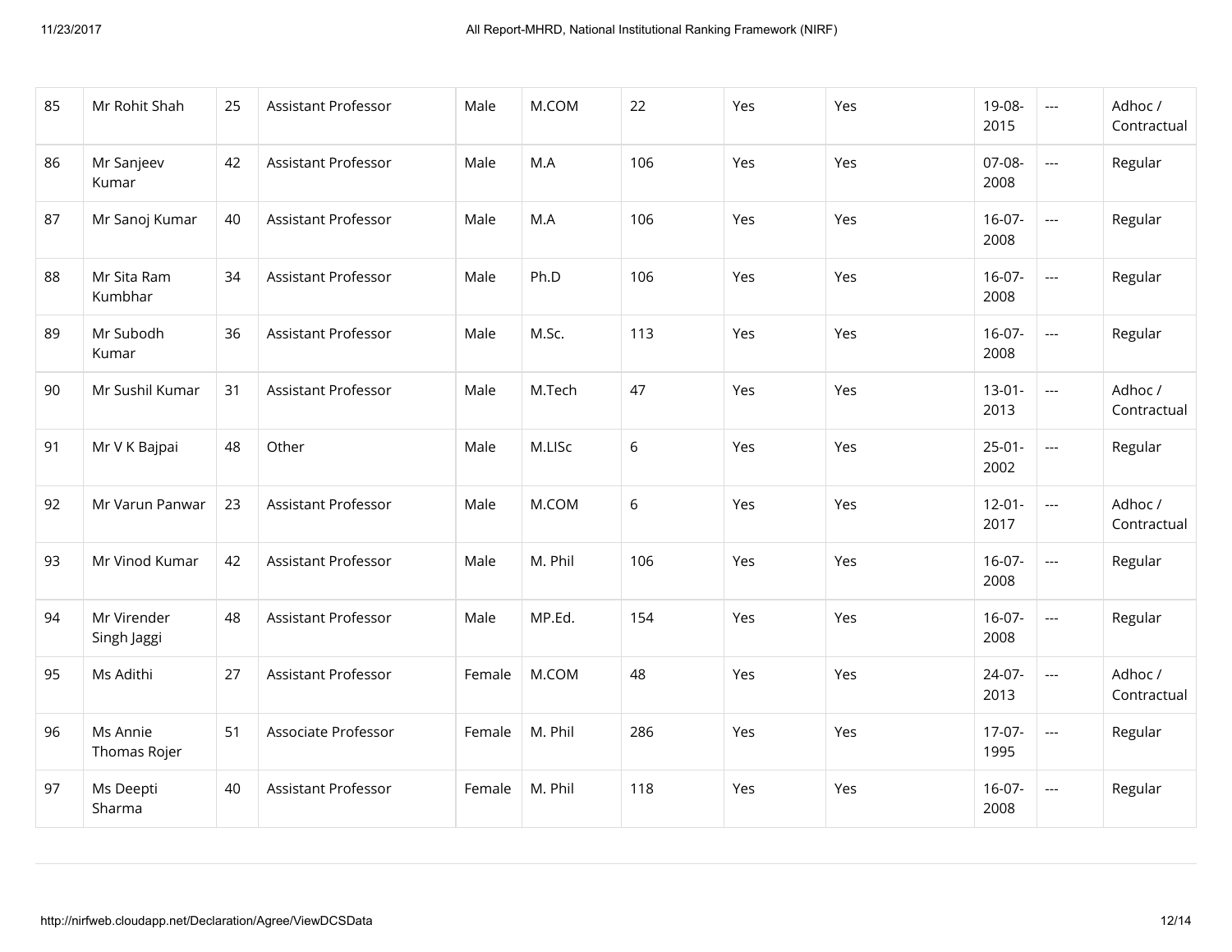| 98  | Ms Jyoti Attri        | 35 | <b>Assistant Professor</b> | Female | M.A        | 130 | Yes | Yes | $22-07-$<br>2008    | $\hspace{0.05cm} \ldots$                 | Regular                |
|-----|-----------------------|----|----------------------------|--------|------------|-----|-----|-----|---------------------|------------------------------------------|------------------------|
| 99  | Ms Jyoti<br>Chaudhary | 44 | <b>Assistant Professor</b> | Female | M.COM      | 226 | Yes | Yes | $16-07-$<br>2008    | $\overline{\phantom{a}}$                 | Regular                |
| 100 | Ms Jyoti Sindhu       | 29 | Assistant Professor        | Female | <b>MBA</b> | 64  | Yes | Yes | 19-08-<br>2015      | $\hspace{0.05cm} \ldots$                 | Adhoc /<br>Contractual |
| 101 | Ms Laxmi<br>Vaishnavi | 29 | <b>Assistant Professor</b> | Female | M.A        | 13  | Yes | Yes | $13-01-$<br>2016    | $\hspace{0.05cm} \ldots \hspace{0.05cm}$ | Adhoc /<br>Contractual |
| 102 | Ms Mamta              | 32 | Assistant Professor        | Female | <b>MCA</b> | 40  | Yes | Yes | $21 - 01 -$<br>2014 | $\hspace{0.05cm} \ldots \hspace{0.05cm}$ | Adhoc /<br>Contractual |
| 103 | Ms Manila             | 40 | <b>Assistant Professor</b> | Female | M. Phil    | 166 | Yes | Yes | $16-07-$<br>2008    | $\overline{a}$                           | Regular                |
| 104 | Ms Monika<br>Khemani  | 36 | Assistant Professor        | Female | M.COM      | 76  | Yes | Yes | $23-07-$<br>2012    | $\hspace{0.05cm} \ldots$                 | Adhoc /<br>Contractual |
| 105 | Ms Neelam<br>Dabas    | 34 | Assistant Professor        | Female | <b>MCA</b> | 72  | Yes | Yes | $13-01-$<br>2017    | $\overline{a}$                           | Adhoc /<br>Contractual |
| 106 | Ms Neha Bothra        | 28 | Assistant Professor        | Female | M.COM      | 34  | Yes | Yes | 19-08-<br>2015      | $\hspace{0.05cm} \ldots$                 | Adhoc /<br>Contractual |
| 107 | Ms Niti Agarwal       | 43 | Assistant Professor        | Female | M.Sc.      | 190 | Yes | Yes | $17-07-$<br>2008    | $\hspace{0.05cm} \ldots \hspace{0.05cm}$ | Regular                |
| 108 | Ms P K Alphinah       | 28 | Assistant Professor        | Female | M. Phil    | 22  | Yes | Yes | $21 - 11 -$<br>2015 | $\hspace{0.05cm} \ldots$                 | Adhoc /<br>Contractual |
| 109 | Ms Palak Kakkar       | 25 | <b>Assistant Professor</b> | Female | M.COM      | 22  | No  | Yes | 24-08-<br>2017      | $\overline{\phantom{a}}$                 | Adhoc /<br>Contractual |
| 110 | Ms Pooja Devi         | 26 | Assistant Professor        | Female | M.Sc.      | 13  | Yes | Yes | 25-08-<br>2015      | $\hspace{0.05cm} \ldots$                 | Adhoc /<br>Contractual |